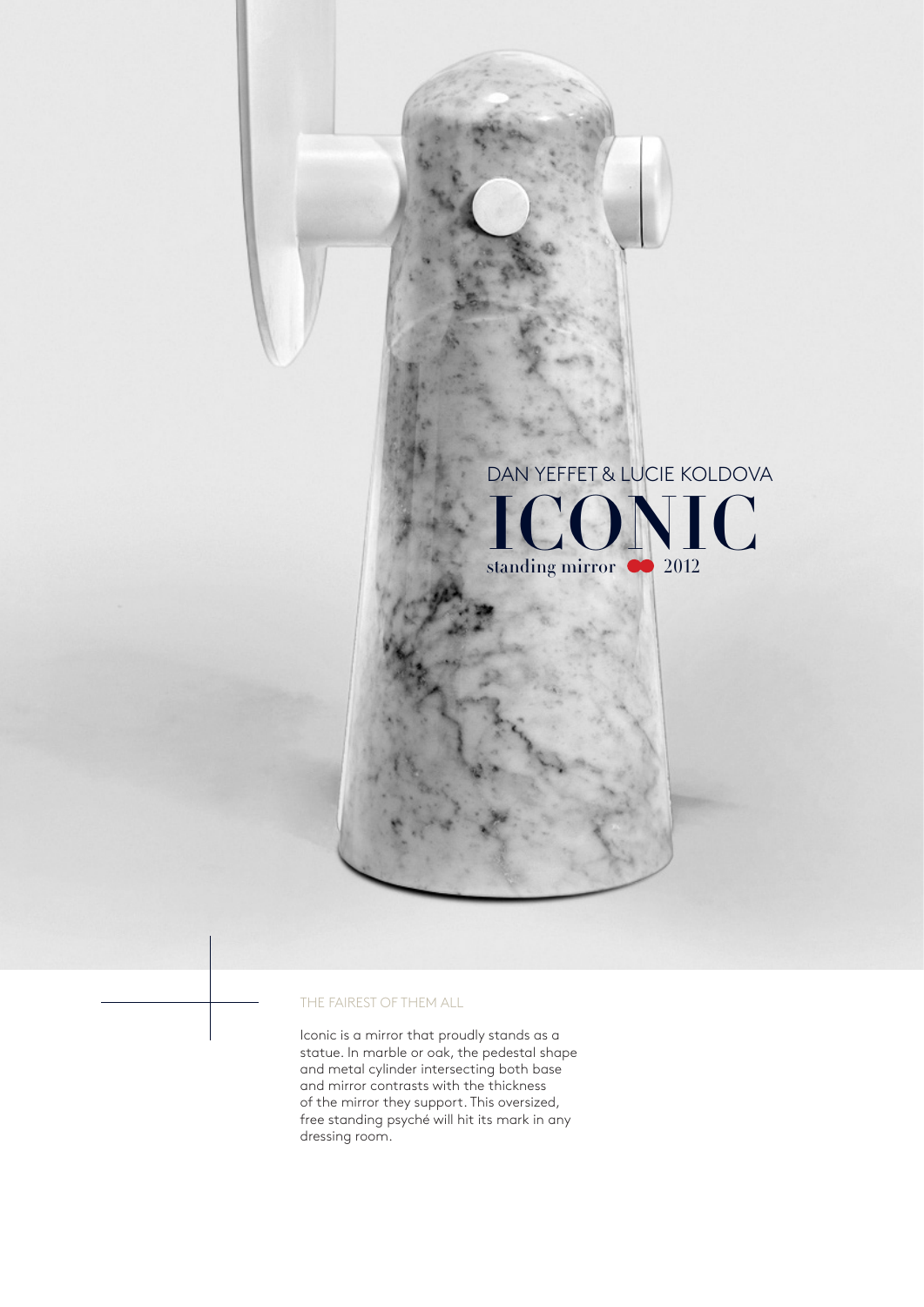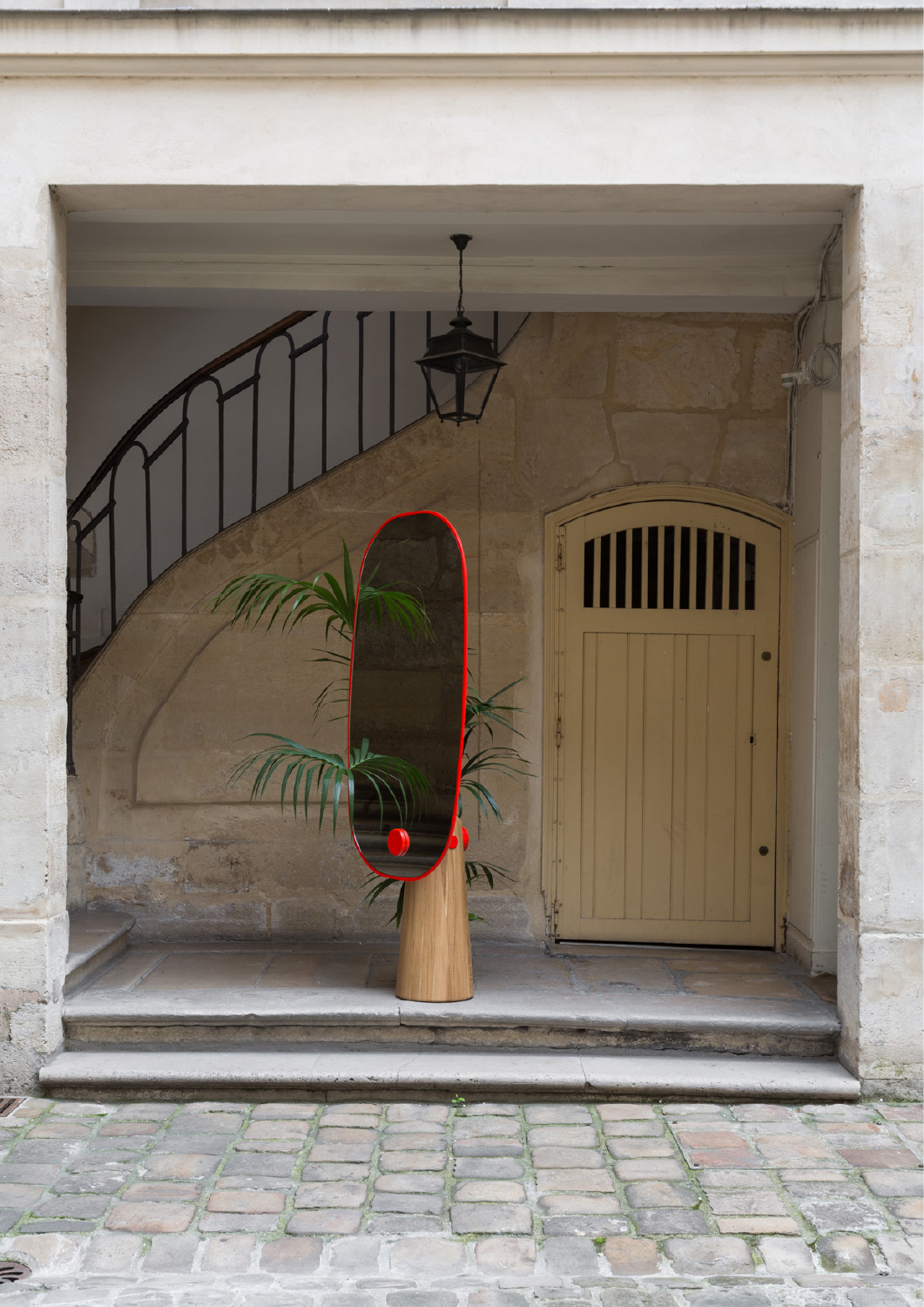





| <b>MATERIALS</b>                                      | <b>FINISHES</b><br>Oak base, red structure<br>Pele de tigre white marble base,<br>(B)<br>white stucture<br>Marquina black marble,<br>black structure |                                                                                                                                                                                                                  | <b>MATERIALS</b><br>- Aluminium structure<br>- Marble<br>- Solid oak<br>- Mirror                                                                                                                                                                          |                  |                    |
|-------------------------------------------------------|------------------------------------------------------------------------------------------------------------------------------------------------------|------------------------------------------------------------------------------------------------------------------------------------------------------------------------------------------------------------------|-----------------------------------------------------------------------------------------------------------------------------------------------------------------------------------------------------------------------------------------------------------|------------------|--------------------|
| <b>&amp; FINISHES</b>                                 |                                                                                                                                                      |                                                                                                                                                                                                                  |                                                                                                                                                                                                                                                           |                  |                    |
| <b>DIMENSIONS</b><br>& WEIGHT<br><b>OTHER DETAILS</b> | <b>HEIGHT</b><br><b>WIDTH</b><br><b>DEPTH</b><br><b>WEIGHT</b><br><b>TECHNICAL</b><br><b>INFORMATION</b><br><b>PACKAGING</b><br><b>MAINTENANCE</b>   | <b>ICONIC</b><br>185cm/72,9in.<br>75cm/29,5in.<br>38cm/15in.<br>70 or 80kg/<br>154 or 176lbs.<br>Delivery : 6 weeks<br>Needs assembly<br>1 wooden crate and 1 cardboardbox<br>lightly. Never apply any solvents. | WITH PACKAGING<br>- 40x40x80cm/<br>15,7x15,7x31,5in.<br>$-35x70x140cm/$<br>13,8x27,5x55,1in.<br>85 or 95kg/<br>188 or 210lbs.<br>Marble is a natural product. Shade and<br>pattern may vary between two mirrors.<br>Always use a microfiber cloth and rub | 38<br>185<br>ं○¤ | 75<br>♦<br>$\circ$ |
|                                                       |                                                                                                                                                      |                                                                                                                                                                                                                  |                                                                                                                                                                                                                                                           |                  |                    |